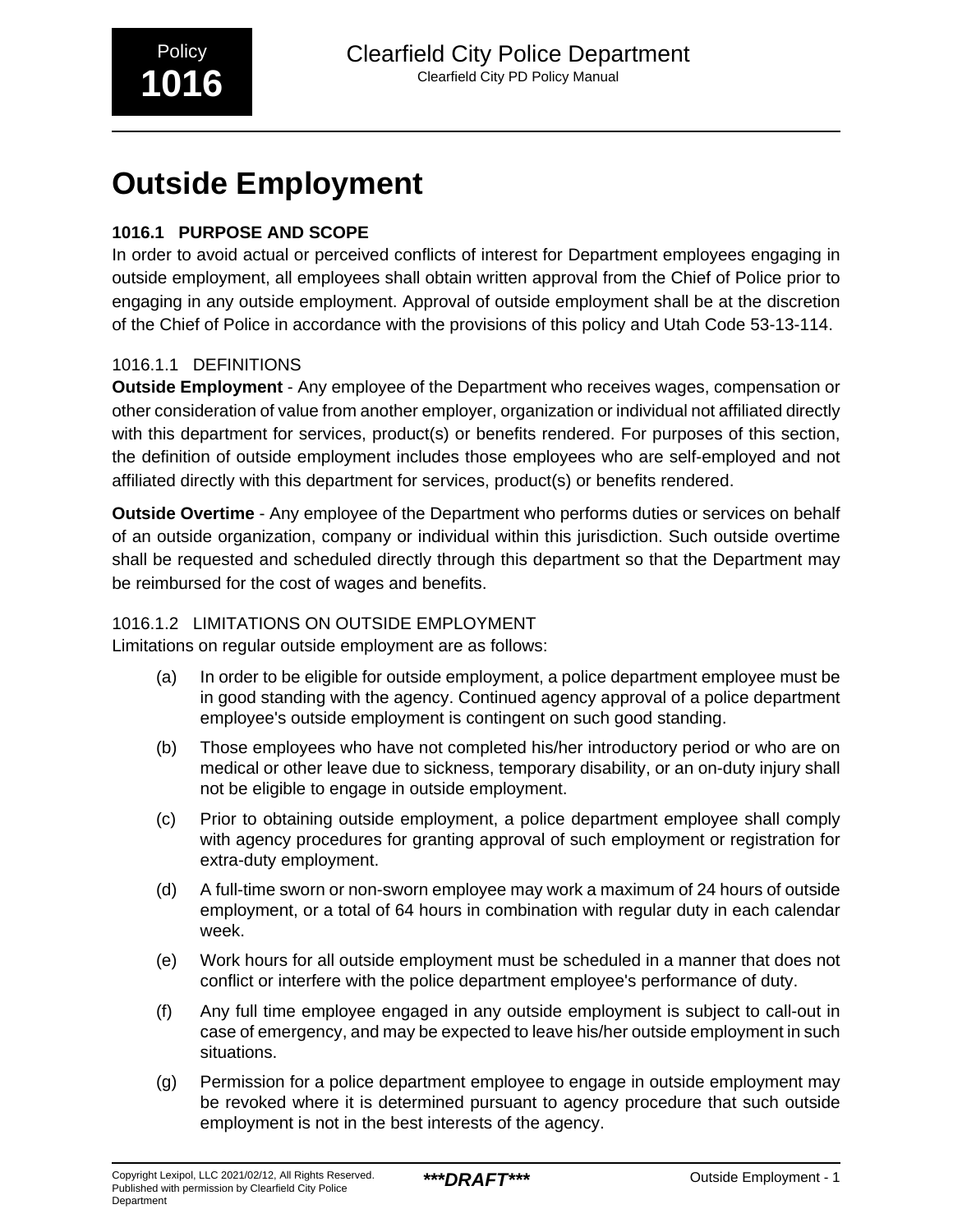## **1016.2 OBTAINING APPROVAL**

No employee of the Department may engage in any outside employment without first obtaining prior written approval of the Chief of Police. Failure to obtain prior written approval for outside employment or engaging in outside employment prohibited by this policy may lead to disciplinary action.

In order to obtain approval for outside employment, the employee must complete the "Outside Employment Application" form (CPD form CLFD 55), which shall be submitted to the employee's immediate supervisor. The application will then be forwarded through channels to the Chief of Police for consideration.

In addition, Law Enforcement Officers, Special Function Officers, and Dispatchers must also complete the "Release, Waiver, and Hold Harmless Agreement" form (CPD Form CLFD 56).

The employee will be notified of the Chief's decision in writing. Unless otherwise indicated in writing on the approval letter, authorization to work for an outside agency will remain in effect as long as the information on forms #55 and #56 remains current, and as long as the job status remains unchanged. Employees shall promptly submit in writing to the Chief of Police any material changes in outside employment including any change in the number of hours, type of duties or demands of any approved outside employment. Employees who are uncertain whether a change in outside employment is material are advised to report the change to the Chief of Police.

## 1016.2.1 APPEAL OF DENIAL OF OUTSIDE EMPLOYMENT

If an employee's Outside Employment Application is denied or withdrawn by the Department, the employee may file a written notice of appeal to the Chief of Police within 10 days of the date of denial.

If the employee's appeal is denied, the employee may file a grievance pursuant to City Policy 902.

## 1016.2.2 REVOCATION/SUSPENSION OF OUTSIDE EMPLOYMENT PERMITS

Previously granted permission for outside employment may be revoked or suspended under the following circumstances:

- (a) Should an employee's performance at this department decline to a point where it is evaluated by a supervisor as needing improvement to reach an overall level of competency, the Chief of Police may, at his/her discretion, revoke any previously approved outside employment authorization. That revocation will stand until the employee's performance has been reestablished at a satisfactory level and his/her supervisor recommends reinstatement of the outside employment authorization.
- (b) Suspension or revocation of previously approved outside employment authorization may be included as a term or condition of sustained discipline.
- (c) If, at any time during the term of a valid outside employment authorization, an employee's conduct or outside employment conflicts with the provisions of Department policy, authorization may be suspended or revoked.
- (d) When an employee is unable to perform at a full-duty capacity due to an injury or other condition, any previously approved outside employment authorization may be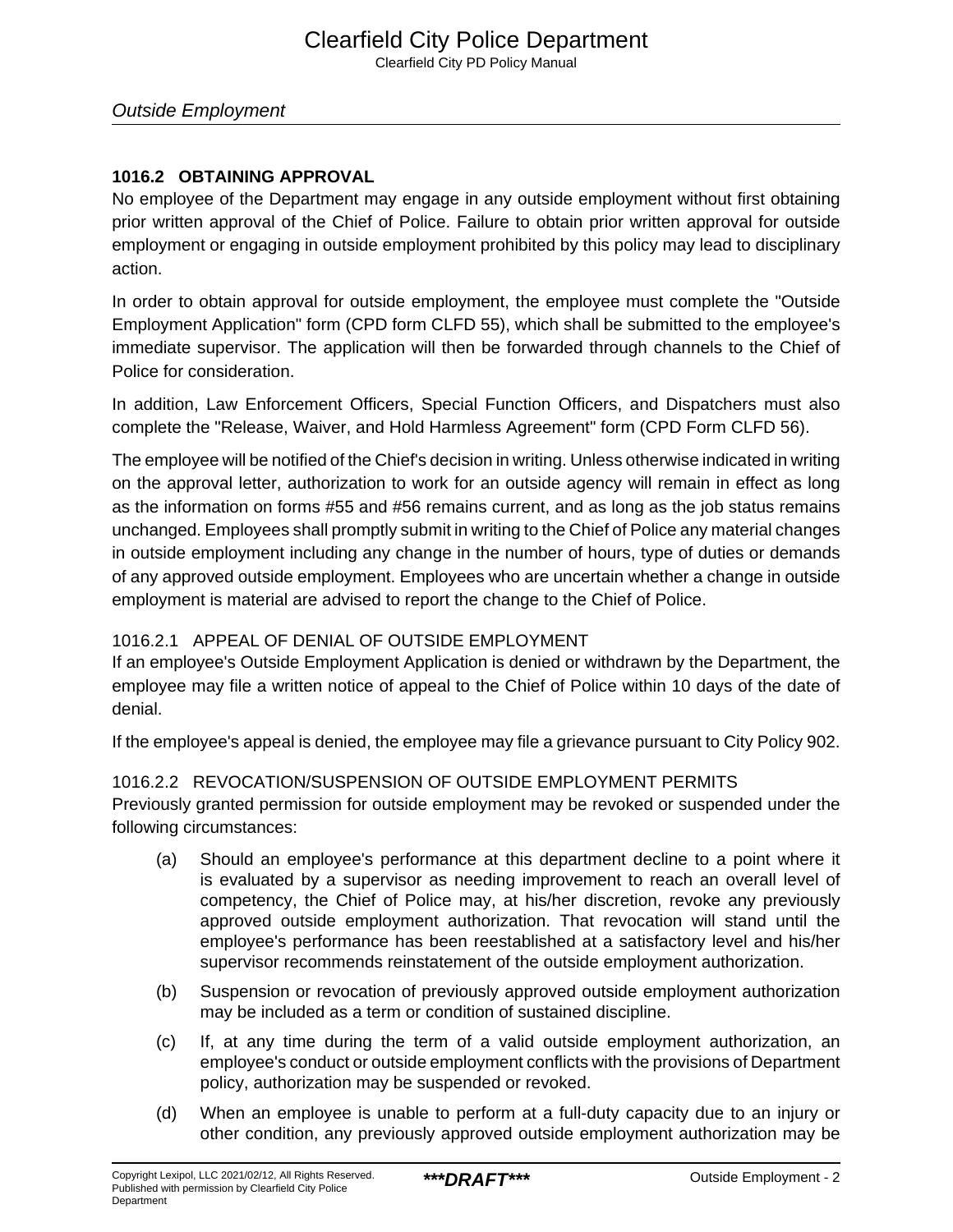# Outside Employment

subjected to similar restrictions as those applicable to the employee's full time duties until the employee has returned to a full duty status.

#### **1016.3 PROHIBITED OUTSIDE EMPLOYMENT**

Consistent with the provisions of UAC R477-9-2, the Department expressly reserves the right to deny any Outside Employment Application submitted by an employee seeking to engage in any activity which:

- (a) Interferes with an employee's efficiency performance.
- (b) Conflicts with the interests of the Department or the State of Utah.
- (c) Gives reason for criticism or suspicion of conflicting interests or duties.

Employment in any service or security position in the following establishments are prohibited:

- (a) Where alcoholic beverages or marijuana products are dispensed or consumed and are the main focus of business.
- (b) Any business where any activity is of an illegal or gambling based nature.

No officer may engage in outside employment as a peace officer for any other public agency without prior written authorization of the Chief of Police.

#### 1016.3.1 OUTSIDE SECURITY AND PEACE OFFICER EMPLOYMENT

Due to the potential conflict of interest no member of this department will generally be permitted to engage in any outside or secondary employment as a private security guard, private investigator or other similar private security position.

Any private organization, entity or individual seeking special services for security or traffic control from members of this department must submit a written request to the Chief of Police in advance of the desired service. Such outside overtime will be assigned, monitored and paid through the Department.

- (a) The applicant will be required to enter into an indemnification agreement prior to approval.
- (b) The applicant will further be required to provide for the compensation and full benefits of all employees requested for such outside security services.
- (c) Should such a request be approved, any employee working outside overtime shall be subject to the following conditions:
	- 1. The officer shall wear the Department uniform/identification.
	- 2. The officer shall be subject to the rules and regulations of the Department.
	- 3. No officer may engage in such outside employment during or at the site of a strike, lockout, picket or other physical demonstration of a labor dispute.
	- 4. Compensation for such approved outside security services shall be pursuant to normal overtime procedures.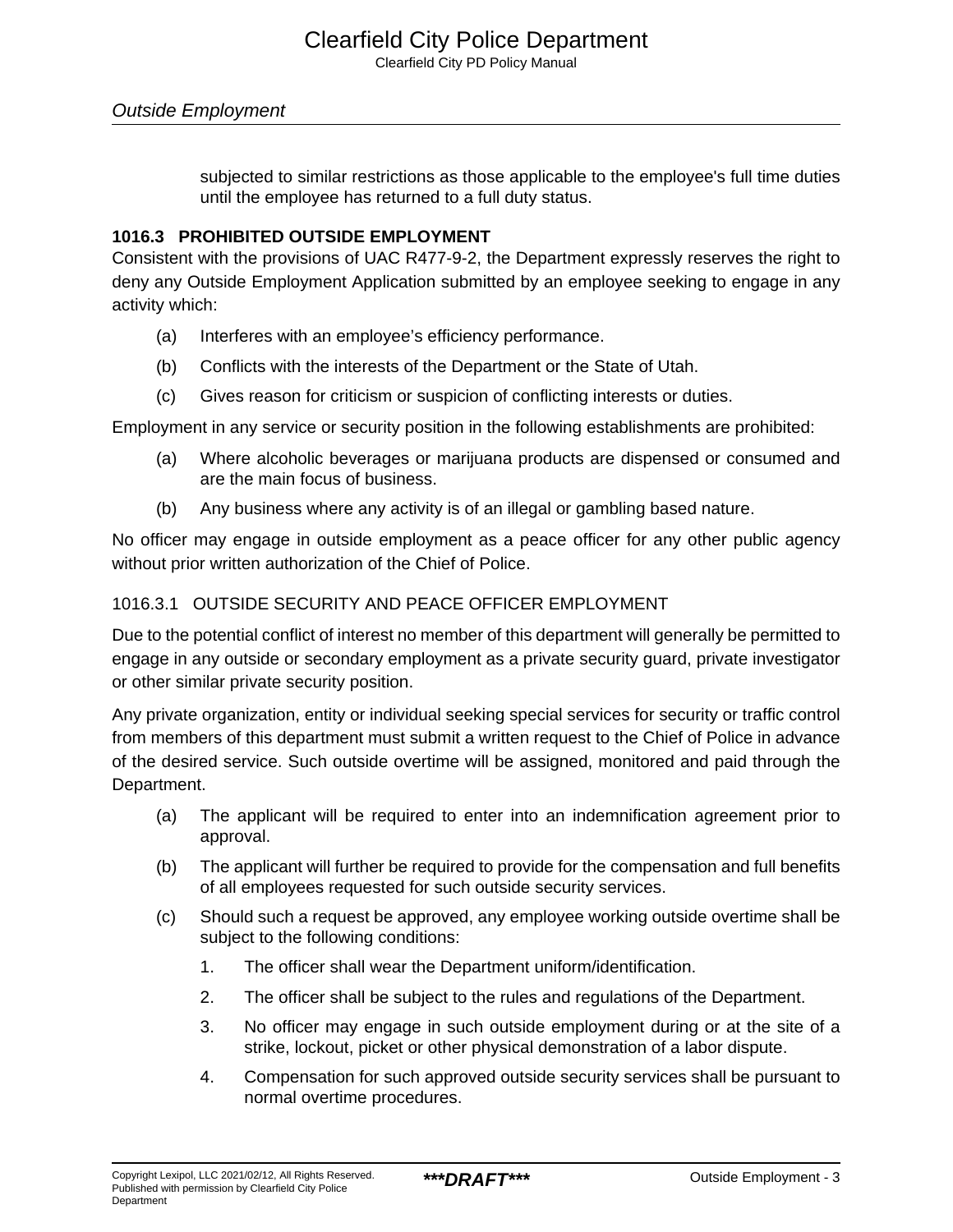# 1016.3.2 OUTSIDE OVERTIME ARREST AND REPORTING PROCEDURE

Any employee making an arrest or taking other official police action while working in an approved outside overtime assignment shall be required to complete all related reports in a timely manner pursuant to Department policy. Time spent on the completion of such reports shall be considered incidental to the outside overtime assignment.

## 1016.3.3 SPECIAL RESTRICTIONS

Except for emergency situations or with prior authorization from the Chief of Police, officers assigned to undercover or covert operations shall not be eligible to work overtime or other assignments in a uniformed or other capacity which might reasonably disclose the officer's law enforcement status.

## **1016.4 DEPARTMENT RESOURCES**

Employees are prohibited from using any Department equipment or resources in the course of or for the benefit of any outside employment. This shall include the prohibition of access to official records or databases of the Department or other agencies through the use of the employee's position with this department.

## 1016.4.1 REVIEW OF FINANCIAL RECORDS

Employees approved for outside employment expressly agree that their personal financial records may be requested and reviewed/audited for potential conflict of interest. Prior to providing written approval for an outside employment position, the Department may request that an officer provide his/her personal financial records for review/audit in order to determine whether a conflict of interest exists. Failure of the employee to provide the requested personal financial records could result in denial of the off-duty work permit. If, after approving a request for an outside employment position, the Department becomes concerned that a conflict of interest exists based on a financial reason, the Department may request that the employee provide his/her personal financial records for review/audit. If the employee elects not to provide the requested records, his/her off-duty work permit may be revoked pursuant to the Revocation/Suspension of Outside Employment Status subsection of this policy.

## **1016.5 CHANGES IN OUTSIDE EMPLOYMENT STATUS**

If an employee terminates his/her outside employment, the employee shall promptly submit written notification of such termination to the Chief of Police through channels. Any subsequent request for renewal or continued outside employment must thereafter be processed and approved through normal procedures set forth in this policy.

Employees shall also promptly submit in writing to the Chief of Police any material changes in outside employment including any change in the number of hours, type of duties or demands of any approved outside employment. Employees who are uncertain whether a change in outside employment is material are advised to report the change.